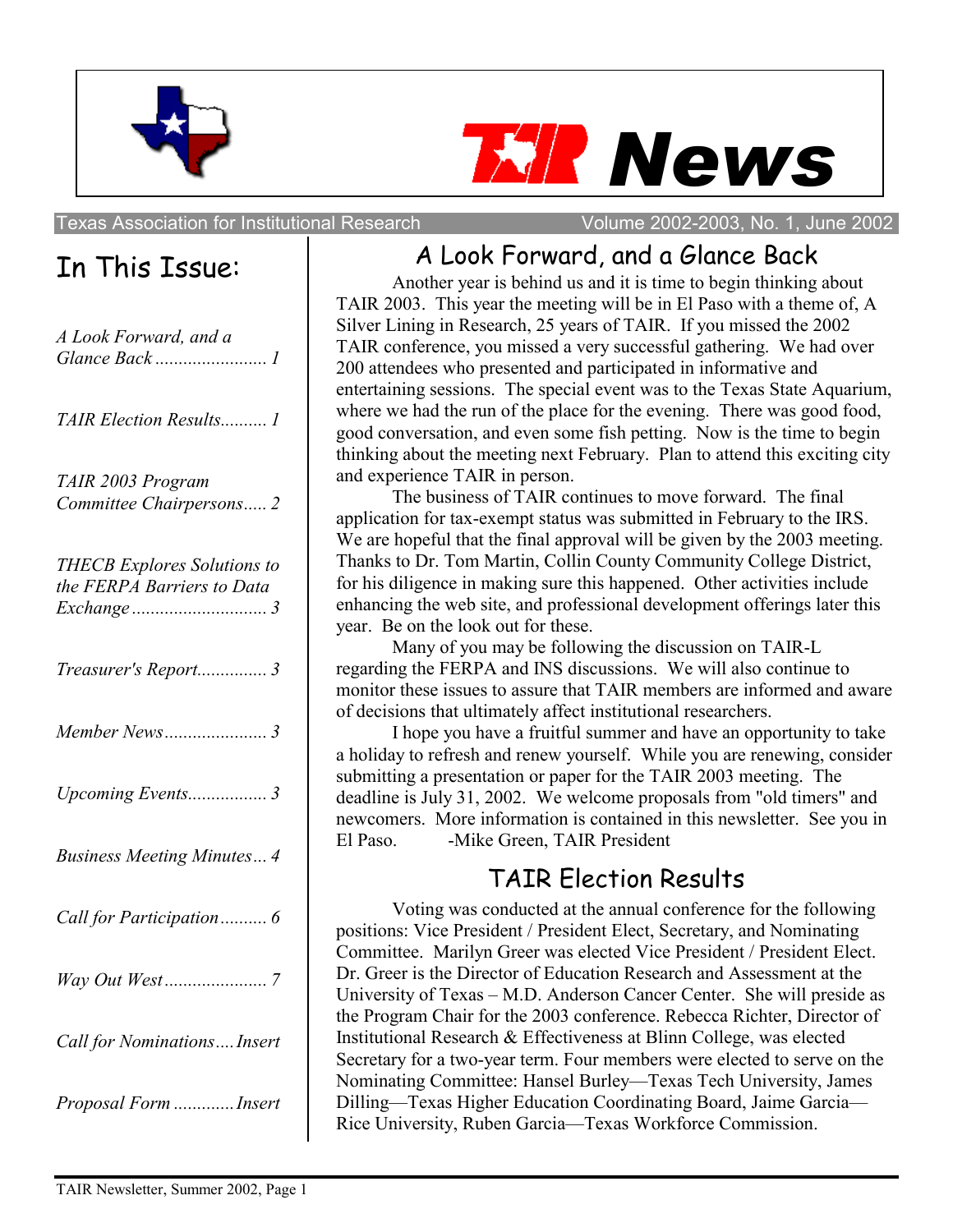#### TAIR Officers & Editor

#### *President*

**Michael J. Green, Ph.D.** North Harris Montgomery Community College **District** Office of Research and Planning 250 N. Sam Houston Pkwy E. Houston, TX 77060 (281) 260-3521; FAX: (281) 260-3513 E-Mail: [Mike.Green@nhmccd.edu](mailto:Mike.Green@nhmccd.edu) 

#### *Vice President / President Elect*

**Marilyn J. Greer, Ph.D.** Director, Education Research and Assessment University of Texas – M.D. Anderson Cancer Center 1515 Holcombe Blvd – 147 Houston, TX 77030-4009 (713) 792-7296; FAX: (713) 792-7327 E-Mail: [mjgreer@mail.mdanderson.org](mailto:mjgreer@mail.mdanderson.org)

#### *Secretary / Membership Chair*

**Rebecca J. Richter** Director of Institutional Research & Effectiveness Blinn College 902 College Avenue Brenham TX 77833 (979) 830-4119; FAX: (979) 830-4116 E-Mail: [rrichter@blinncol.edu](mailto:rrichter@blinncol.edu) 

#### *Treasurer*

**Jana E. Marak** Baylor University Assistant Director and Coordinator of Testing Office of Institutional Research and Testing P.O. Box 97032 Waco, TX 76798-7032 (254) 710-2061; FAX: (254) 7 10-2062 E-Mail: jana\_marak@baylor.edu

#### *Past President*

**Maryann S. Ruddock, Ph.D** The University of Texas at Austin Office of Institutional Studies Main 202 Austin, TX 78712 (512) 471-3833; FAX: (512) 471-8950 E-Mail: [ruddock@mail.utexas.edu](mailto:ruddock@mail.utexas.edu)

#### *Newsletter Editor*

Karen C. Laljiani El Centro College 801 Main Street Dallas, TX 75202-3604 214-860-2016; Fax:214-860-2335 Laljiani@dcccd.edu

#### **TAIR 2001 Program Committee Chairs**

| Program Chair:                | Marilyn Greer, University of Texas-<br>M.D. Anderson Cancer Center                                    |
|-------------------------------|-------------------------------------------------------------------------------------------------------|
|                               | Concurrent Sessions: Bishar M. Sethna, Lamar State College, Orange                                    |
| Evaluation:                   | To be Filled                                                                                          |
| Finance:                      | Jana Marak, Baylor University                                                                         |
| General Sessions:             | Verna L. Dewees, Texas A&M System<br>Deborah L. Greene                                                |
|                               | Local Arrangements: Sally J. Andrade, University of Texas, El Paso                                    |
| Newsletter Editor /Publicity: | Karen Laljiani, El Centro College                                                                     |
| Program Brochure:             | Gabriela Borcoman, Bill J. Priest Institute                                                           |
| <i>Registration:</i>          | Rebecca J. Richter, Blinn College                                                                     |
| Resource Fair:                | Joseph M. Meyer, Southwest Texas State University<br>Danica D. Frampton, St. Edward's University      |
| Roundtables:                  | Christopher P. Benton, Alvin Community College<br>Patricia (Trish) Garrison, Art Institute of Houston |
| Special Interest Groups:      | Jaime R. Garcia, Rice University                                                                      |
| TAIR Webmaster:               | Sam Stigall, University of Texas at Arlington                                                         |
| <i>Workshops:</i>             | Leona M. Urbish, Rice University                                                                      |

*Advisors:* Michael J. Green, North Harris Montgomery CC District Maryann Ruddock, University of Texas at Austin

## **TAIR 2003**

Wednesday, February 26 - Friday, February 28



Pre-conference Workshops will begin on Tuesday, February 25<sup>th</sup>.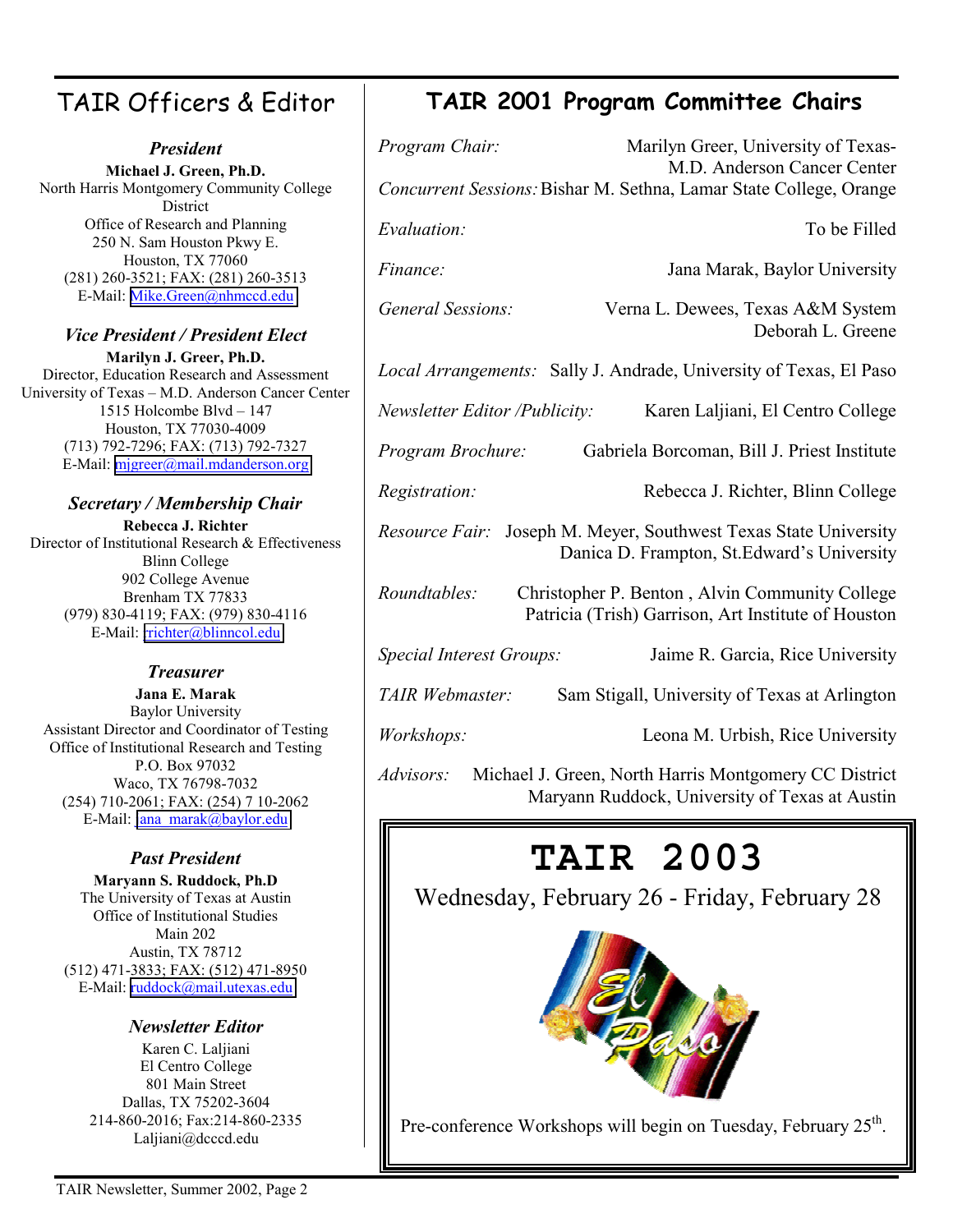## THECB Explores Solutions to the FERPA Barriers to Data Exchange

By David Gill

After investigating a variety of potential solutions to the FERPA issue, current efforts to facilitate production of follow-up information for this year are as follows: TWC staff are meeting with THECB staff to define analysis specifications for follow-up reporting. Tentative plans are that TWC subsequently will provide wage record and other data to the CB, who will attach education data elements and produce analyses required for production of student follow-up reports.

 A variety of transfer issues reports and information are available. The *Transfer Rate Study* and *Student Migration Report* are available online. Note also that a detailed migration report by campus is available upon request. Also online is the *Transfer Issues Advisory Committee Report*, on the Instructional Programs page of the CTC website: http://www.thecb.state.tx.us/reports/pdf/0427.pdf. The advisory committee will be meeting in June and will give its annual report to the CB at the next Board meeting.

## **TAIR End of Year Financial Report**

From April 1, 2001 to March 31, 2002 By Jana Marak, TAIR Treasurer

| <b>Beginning Balance</b>                 |              | \$44,524.08 |
|------------------------------------------|--------------|-------------|
| <b>Expenditures</b>                      |              |             |
| Conference Expenditures (Corpus Christi) | \$22,460.77  |             |
| Best Paper Award 2001                    | \$795.26     |             |
| Best Paper Award 2002                    | \$1,850.00   |             |
| <b>Membership Services</b>               |              |             |
| Newsletters (2-including postage)        | \$776.28     |             |
| <b>TAIR Web Page</b>                     | \$305.00     |             |
| <b>Summer Workshops</b>                  | \$615.43     |             |
| Legal Fees (Tax Exempt Status)           | \$1,266.87   |             |
| Miscellaneous Expenses & Fees            | \$722.24     |             |
| <b>Total Expenditures</b>                |              | \$28,791.85 |
| <b>Revenues</b>                          |              |             |
| Conference Income (2001 Clear Lake)      | \$1,350.00   |             |
| Conference Income (2002 Corpus Christi)  | \$27,699.43  |             |
| Conference Refunds                       | $(\$797.00)$ |             |
| <b>Interest Earned on Deposits</b>       | \$585.34     |             |
| Memberships 2001                         | \$60.00      |             |
| Memberships 2002                         | \$270.00     |             |
| Summer 2001 Prof. Development Workshop   | \$1,370.86   |             |
| <b>Workshop Refunds</b>                  | (\$135.00)   |             |
| Miscellaneous                            | \$3.07       |             |
| <b>Total Revenues</b>                    |              | \$30,406.70 |
| <b>Ending Balance</b>                    |              | \$46,138.93 |

## Member News

Several TAIR members presented papers last week at the AIR conference in Toronto. The 2002 TAIR Best Paper "A Model Retention Program for Science and Engineering Students", was presented by **Sally Andrade, Maryann Ruddock, Sam Stigall, Martha Oburn, Sheryl Kappus, and Marsha Moss.** 

Other TAIR presenters at AIR included: **James Dilling, Hong Gao, Meeta Goel, Karen Laljiani, Cathy Lebo, Jana Marak, Randy McBroom, Jeremy McMillen, Joseph Meyer, Lawrence Redlinger, Deborah Suzzane, Christopher Vinger, Denise Young, and Tong-Ai Zhang**  *Congratulations, all!* 

## Upcoming Events

Summer AIR Institutes: **July 12-16, 2002**, Information Technology Institute, IUPUI. Indianapolis, Indiana **July 27-31, 2002**, Foundations for the Practice of Institutional Research Institute, The Catholic University of America, Washington, D.C. For Information on institutes, Phone: 850-644-8820; Fax: 850-644-8824; E-mail: [air@mailer.fsu.edu](mailto:air@mailer.fsu.edu) or for more

information, please visit <http://airweb.org/institutes.html>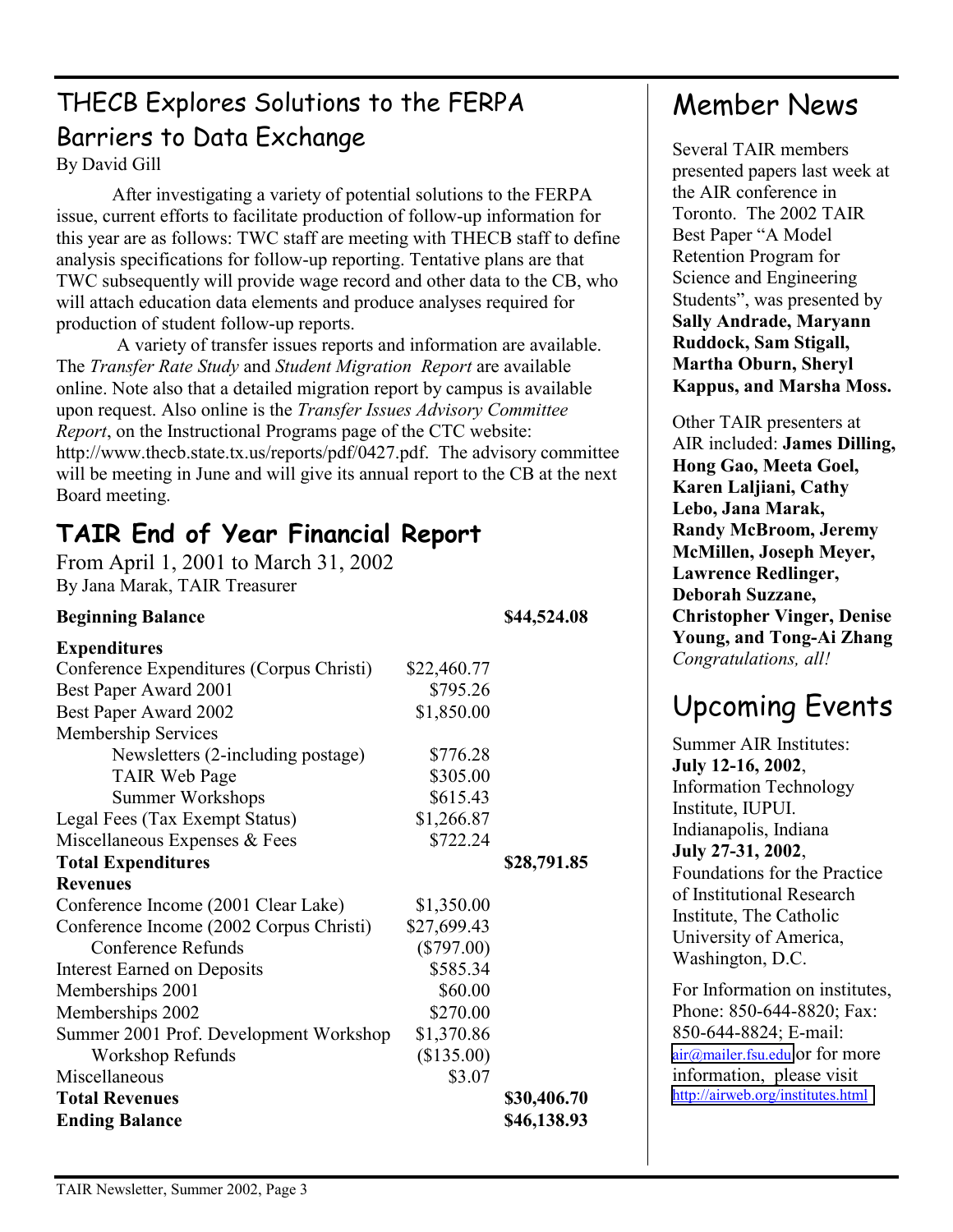#### **TEXAS ASSOCIATION FOR INSTITUTIONAL RESEARCH 24th Annual Conference Minutes of The Annual Business Meeting Friday, February 22, 2002 - 7:30 a.m. to 9:00 p.m. The Omni Marina Hotel, Corpus Christi, Texas**

**2002-1** The meeting was called to order by President Maryann Ruddock.

**2002-2 Approval of Minutes from 2001 Business Meeting.** The motion to approve the minutes of the February 16, 2001 Business Meeting were approved and seconded. The motion passed.

**2002-3 TAIR Budget Report.** Treasurer Jana Marak reported that a preliminary financial report was placed in the registration packet of each conference attendee. Jana reported that all costs are not yet included in the report. The beginning balance was \$44,524.08. Revenues included interest and membership fees for a total of \$23,038.01, expenditures totaled \$6,728.07, and the balance is \$60,834.02. The final report will be complete after March 31, 2002 and a complete financial statement will be included in the next newsletter. The tax liability has not yet been determined and some funds may be due to the IRS.

**2002-4 2002 Best Fact Book Awards.** Iris Sawyer announced the following awards for fact books. Print: first place--Kingwood College; second place— Houston Community College System; and third place— University of Texas - Pan American; third place—University of Texas at Austin; Electronic: first place— University of Texas at Austin; second place—University of Texas at El Paso and Southwest Texas State University; third place— Rice University.

#### **2002-5 TAIR Committees' Status Reports.**

**A. Program Committee.** Mike Green, **Program Chair,** expressed appreciation to members who served on the various committees for their work this year. Members were recognized for their contributions to the conference as follows: **Concurrent Sessions,** Rebecca Richter—Blinn College; **Evaluation**, Bishar Sethna— Lamar State College-Orange; **Finance**, Jana Marak—Baylor University; **General Sessions,** Rose Austin— NHMCCD-Kingwood Campus; **Local Arrangements,** Gale Stuart—TAMU-CC (who received a standing ovation); **Newsletter and Publicity,** Karen Laljiani—DCCCD-El Centro College; **Program Brochure,** Rose Austin, NHMCCD-Kingwood Campus; **Webmaster**, Sam Stigall—UT at Arlington; **Registration,** Martha Oburn—Austin Community College and all those who worked during the conference; **Resource Fair,** Iris Sawyer—Prairie View A&M University; **Roundtables,** Rubin Garcia—Texas Workforce Commission; **Special Interest Groups,** Christopher Benton—Alvin Community College; **Workshops,** Tom Martin—Collin County Community College; **Advisors,** Maryann Ruddock—University of Texas at Austin, Leona Urbish—Rice University, and Jim Calaraco (from afar).

**B. Nominating Committee.** Leona Urbish explained the purpose of the Nominating Committee and thanked members Paula Cox—Rice University, Paul Illich—McClennan Community College, Cindy Lerma— University of Texas at Brownsville, and Sam Stigall— University of Texas at Arlington, for their hard work in submitting to the membership a slate of highly qualified nominees for the election.

**C. Awards Committee.** Leona Urbish expressed appreciation to Don Wood—Texas A&M University, Darlene Morris Baldwin—Texas State Technical College (Waco), and Gabriella Borcoman—Mountain View College for their service on this appointed committee.

The Best Presentation from the 2001 conference was awarded to Sally Andrade—University of Texas at El Paso, Maryann Ruddock— University of Texas at El Paso, Sharon Kappas—Collin County Community College, and Martha Oburn—Austin Community College for their paper "A Model Retention Program for Science and Engineering Students." This will be presented at AIR in June 2002.

The Outstanding Service Award was given to Tom Bohannon—Baylor University. Leona Urbish presented the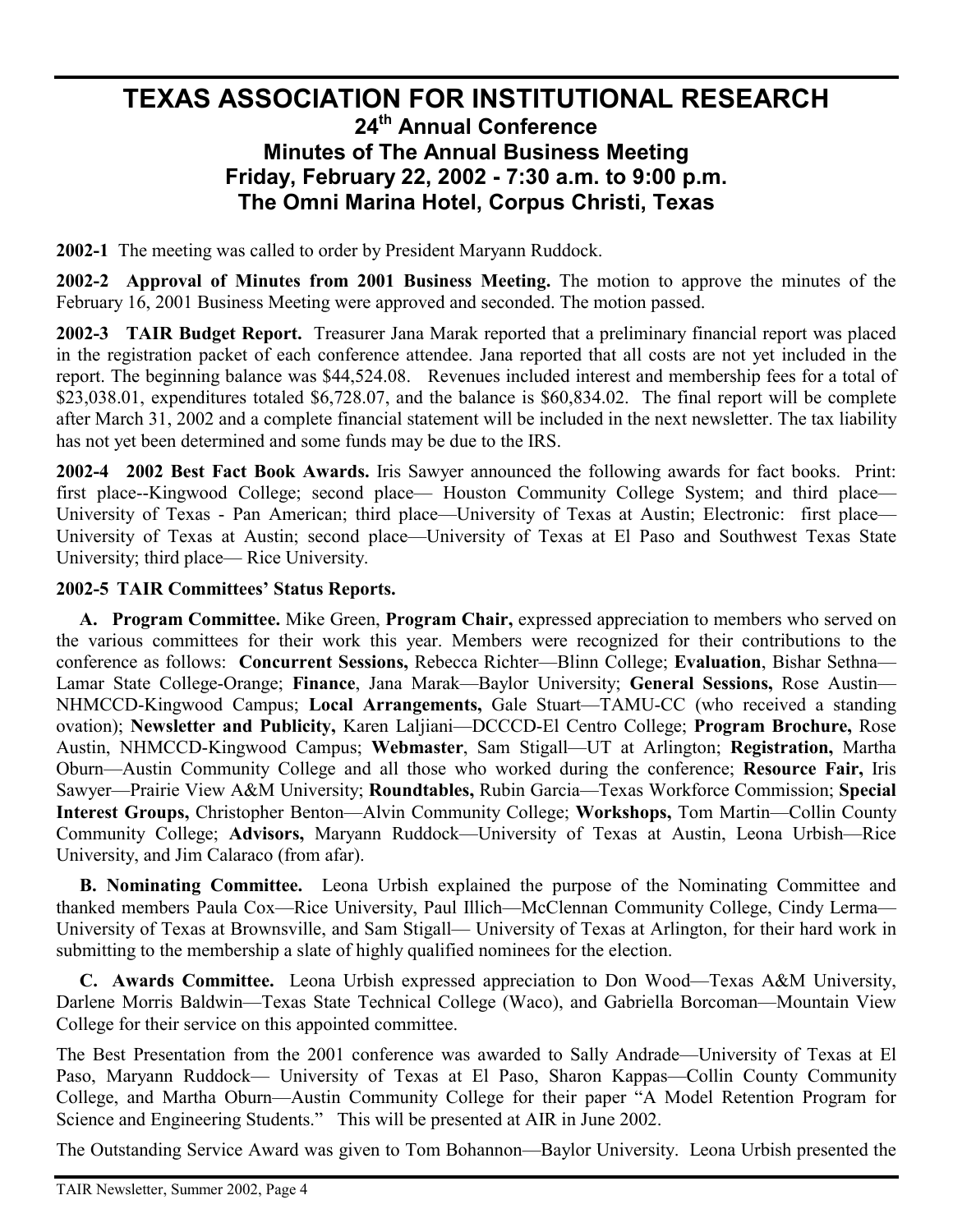award, noting his many contributions to TAIR during his 20 years in institutional research.

**D. Audit Committee.** Herm Fresh, chair, reported that the committee had examined the TAIR financial sheets and registration records and all was found to be in good order. Marsha Moss moved that the Audit Report be accepted. Marilyn Greer seconded. The motion carried.

**E. Professional Development Committee.** Tom Martin recognized the committee members, praising them for their efforts. He indicated that there are a record number of workshops this year. During the coming year, he hopes to ensure that TAIR Virtually Professional will be invigorated by publishing two articles that are in progress.

**F. Incorporation/Non-Profit Status.** Tom Martin reported that a new counsel was engaged last year. There was a delay at the state level, but papers have been signed by the TAIR officers and will be sent to the IRS with in one week. It may take 2 to 8 months for the IRS review, at which time the tax liability (if any) will be determined.

**G. TAIR Source Guide**---Verna Dewees reported that the source guide has been developed and should be put on the web this year.

**H. Membership Database Committee.** Jana Marak reported that the Committee met and has forwarded recommendations to the Executive Committee. Maryann Ruddock suggested that the organization may want to consider forming a Membership Services Committee to discuss issues relating to the membership.

#### **2002-6 TAIR Appointees' Status Reports.**

**A. Electronic List Manager.** No report; **B. Historian.** No report.

**C. Newsletter Editor.** Karen Laljiani reported that two newsletters were mailed to the membership during the year. There is an effort to include items from the national scene that may be of interest to TAIR members.

**D. Webmaster.** Sam Stigall reminded presenters to send electronic copies of their presentations so that they can be posted to the website.

**2002-7 TAIR 2003 in El Paso** The TAIR 2003 Conference will be held at the Camino Real Hotel in Downtown El Paso. The University of Texas at El Paso will assist with local arrangements. The dates are February 26 through February 28, 2003.

**2002-8 Report on Past President's Luncheon,Maryann Ruddock** Six Past Presidents attended the luncheon.

**2002-9 2002 Election Results.** President Ruddock announced the following outcomes Marilyn Greer is Vice President/President Elect; Rebecca Richter is Secretary. Members of the Nominating Committee include Hansel Burley—Texas Tech University, James Dilling—Texas Higher Education Coordinating Board, Jaime Garcia— Rice University, Ruben Garcia—Texas Workforce Commission.

**2002-10 New Business.** No new business was announced.

**2002-11 Passing the Gavel.** Maryann Ruddock expressed her gratitude for being able to serve as President. She also expressed thanks to Leona Urbish for her assistance during the past year, and to Jim Calarco for his "long distance" advice. She then passed the gavel to Mike Green and accepted the "Immediate Past President's Cap" from Jim Calarco.

**2002-12 Remarks by the President.** Thanking all that stayed for the Business Meeting, President Mike Green remarked how well the Conference had gone this year and the pleasure that it was to work with the Conference Committee. He announced that TAIR 2002 had 202 registrants, including 43 Newcomers. The demographics of the attendees were: 86 public 2-year; 74 public 4-year and upper division; 23 private institutions; 19 other, including state agencies and vendors.

**2002-13 Adjournment.** Marsha Moss made the motion to adjourn.

Respectfully Submitted, Martha Oburn, Secretary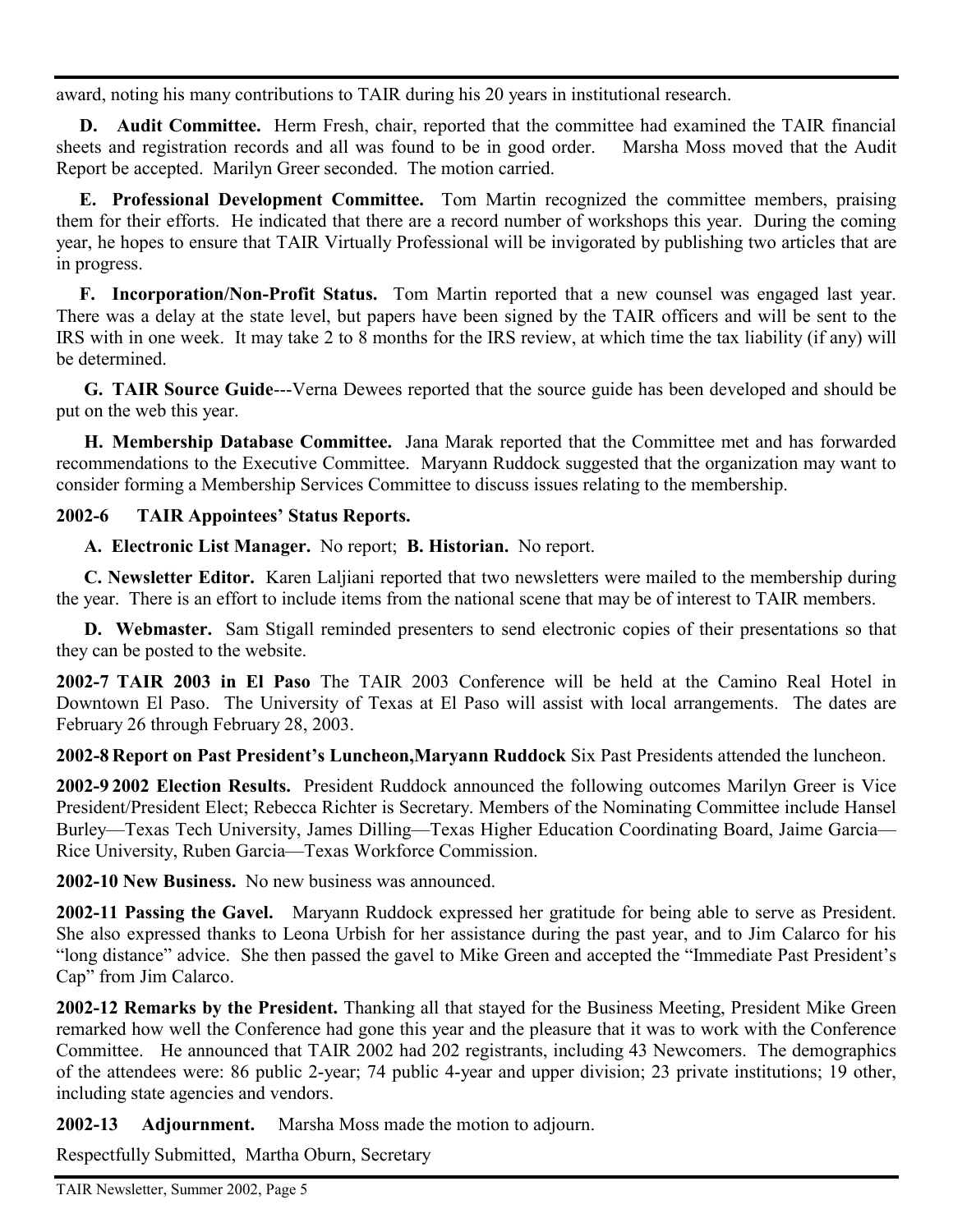#### Historic 25<sup>th</sup> TAIR 2003 Conference -- Call for Participation

Research Has A Silver Lining - Celebrating Our  $25<sup>th</sup>$  Anniversary. The theme of the 2003 TAIR Conference in El Paso lends credence to the fact that institutional research continues to play a vital role in under-girding the dramatic increases in the information needs of higher education in Texas. The TAIR conference provides an opportunity for fellow researchers to share their expertise in dealing with increases in demands for information.

Concurrent sessions, workshops, and roundtables at TAIR conferences are avenues through which knowledge and expertise in a wide variety of areas are shared among fellow researchers. Past conferences provided an exchange of ideas with insights into current practices in retention, enrollment management, statistical and analytical procedures, student performance, faculty issues, federal reporting, TASP, demographic analysis, and many other issues.

This is your opportunity to make a mark in history by stepping forward and sharing your knowledge and expertise with your colleagues at TAIR's 25<sup>th</sup> anniversary. TAIR welcomes submissions from veteran and new members on any topic within the field of institutional research. The winner of the Best Paper Award at the historic  $25<sup>th</sup>$  TAIR 2003 Conference will have the opportunity to present the paper and have his or her conference fees for the 2003 AIR Forum to be held in Tampa Bay, Florida, paid for by TAIR.

The following are guidelines for submitting your proposal. Information and forms for submitting a proposal are also available on the TAIR website at [www.texas-air.org.](http://www.texas-air.org/)

- 1. Construct an abstract of 100 words or less. This abstract will be used by the Concurrent Sessions committee to select sessions for inclusion in the program and as the session description in the Program Brochure
- 2. Abstracts should include the following:
	- State the general objective of the session.
	- Identify two or three main points the presentation will cover.
	- Describe the common theme/topic and the major points to be made or debated by the panelists. Describe how the differing perspectives of each panelist will contribute to the development of the topic.
	- End by stating what the audience should expect to learn by attending your session.
	- All acronyms must be defined.
- 3. Mark the format of your presentation paper, panel, software demo, or special session (please give details for any proposed special session).
- 4. Equipment requirements TAIR will provide an overhead projector and screen for each room*. Individual presenters must arrange for any additional equipment.* Please let us know what equipment you will be bringing so that we can make sure there are enough outlets, hookups, etc. At least one room will be prepared for presenters requiring internet connections.

To submit your presentation for consideration at the conference, send your proposal for:

| TO SUDITITE YOUL PRESCRIBITION TOP CONSIDERATOR BE THE CONTENTING, SCHO YOUL PROPOSAL TOP. |                                          |                                   |  |  |
|--------------------------------------------------------------------------------------------|------------------------------------------|-----------------------------------|--|--|
| <b>Concurrent Sessions:</b>                                                                | Roundtables:                             | Workshops:                        |  |  |
| Bishar Sethna                                                                              | <b>Christopher Benton</b>                | Leona Urbish                      |  |  |
| Coordinator of Institutional                                                               | Director, Institutional                  | Director, Office of Institutional |  |  |
| Research                                                                                   | <b>Effectiveness and Research</b>        | Research                          |  |  |
| Lamar State College-Orange                                                                 | Alvin Community College                  | Rice University                   |  |  |
| 410 Front Street                                                                           | 3110 Mustang Road                        | P.O. Box 1892                     |  |  |
| Orange, TX 77630                                                                           | Alvin, TX 77511                          | Houston, TX 77251-1892            |  |  |
| FAX: (409) 882-3374                                                                        | FAX: (281) 756-3869                      | FAX: (713) 348-6252               |  |  |
| $(409) 882 - 3071$                                                                         | e-mail: $\text{c}$ benton@alvin.cc.tx.us | e-mail: lurbish@rice.edu          |  |  |
| e-mail:                                                                                    |                                          |                                   |  |  |
| Bishar.Sethna@lsco.lamar.edu                                                               |                                          |                                   |  |  |
| <b>Proposals must be received by July 31 2001</b>                                          |                                          |                                   |  |  |

**Proposals must be received by July 31, 2001.**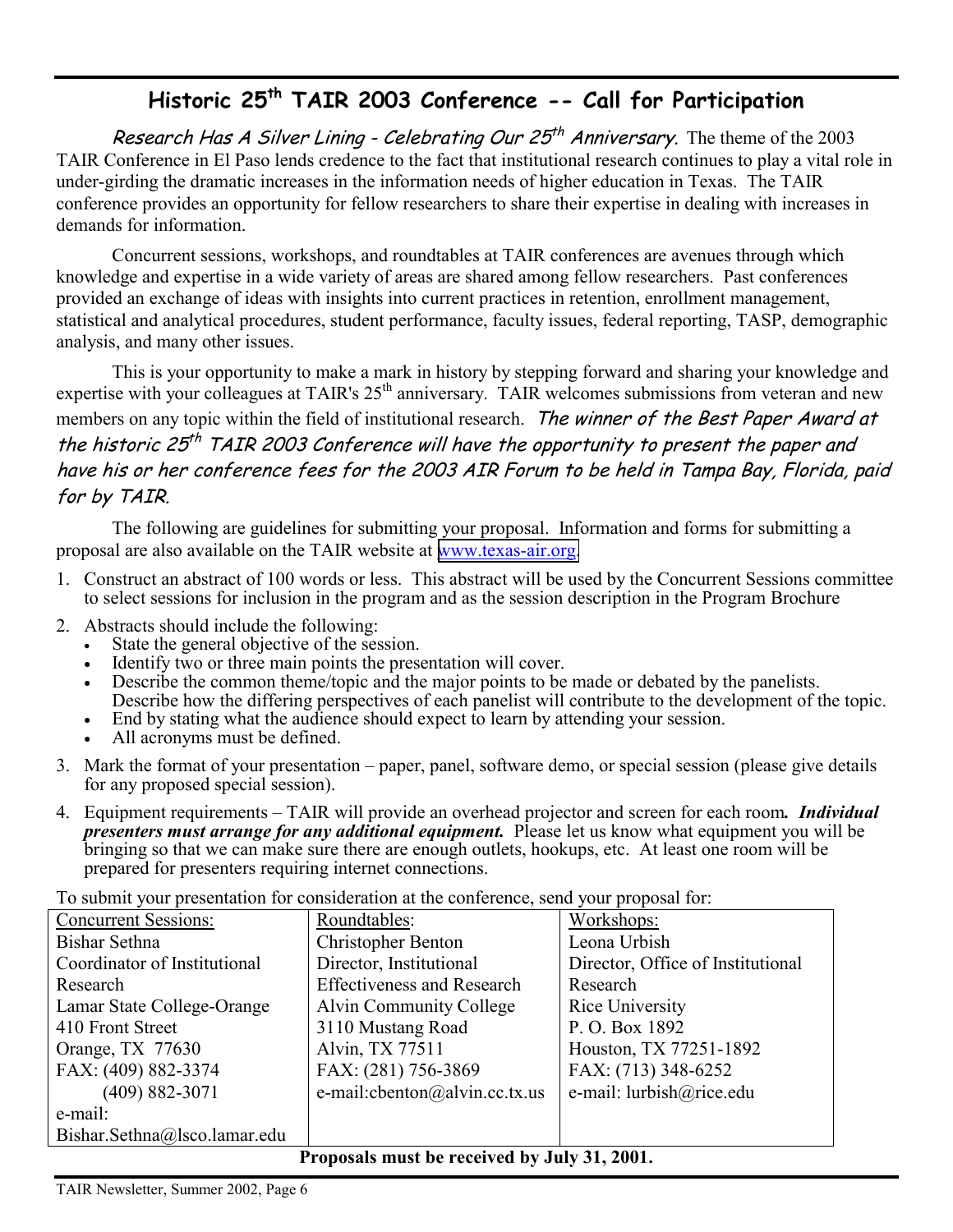#### Way Out West! is where you have to be in February 2003 BY Sally Andrade

 Come celebrate TAIR's 25th Anniversary in the historic and friendly West Texas town of EL PASO. Our average temperature for February is 48, ranging from 34 to 62. Plan on beautiful sunny mornings and glorious sunsets followed by crisp evenings. Everyone knows that El Paso has the best Southwestern cuisine and Mexican food north of the Rio Grande. We've planned a very Special Event for you, with delicious food, music, and entertainment. You're welcome to come early or stay for the week-end -- visit our historic missions and beautiful museums, drop in on some exciting galleries, hike Hueco Tanks and see centuries-old pictographs of early Americans, play golf or tennis, travel up to Cloudcroft, New Mexico to go skiing. We'll be glad to organize a mini-tour for shopping and fun in Ciudad Juárez. Welcome! *¡Bienvenidos!* We look forward to seeing you at TAIR in El Paso.

## TAIR Web Information:

URL: [http://texas-air.org](http://texas-air.org/)

Web Directory Password: **tair2k**

Preliminary Conference Information for TAIR 2003 is now available online. Visit the website often for updated information.

#### TAIR-L Listserver:

All current members can post information directly to the listserver. You do not have to send messages through the TAIR-L list manager. Send your email directly to this address to have it posted to the list:

[tair-l@brazosport.cc.tx.us](mailto:tair-l@brazosport.cc.tx.us)

If you need to subscribe or unsubscribe from the list then send your request to majordomo@brazosport.cc.tx.us. If you are having problems with the list you can contact the list manager at rparker@brazosport.cc.tx.us.

# **H** Pasn





## Call for Newsletter Articles

If you have information that you would like to share with the TAIR membership, please submit it to Karen Laljiani for consideration for inclusion in the next TAIR Newsletter. You can submit an article, a news snippet, information about upcoming events, or interesting facts about your fellow TAIR members. The editor reserves the right to edit or exclude any submissions. Send to: Karen C. Laljiani,

 Institutional Effectiveness and Research El Centro College 801 Main Street Dallas, TX 75202